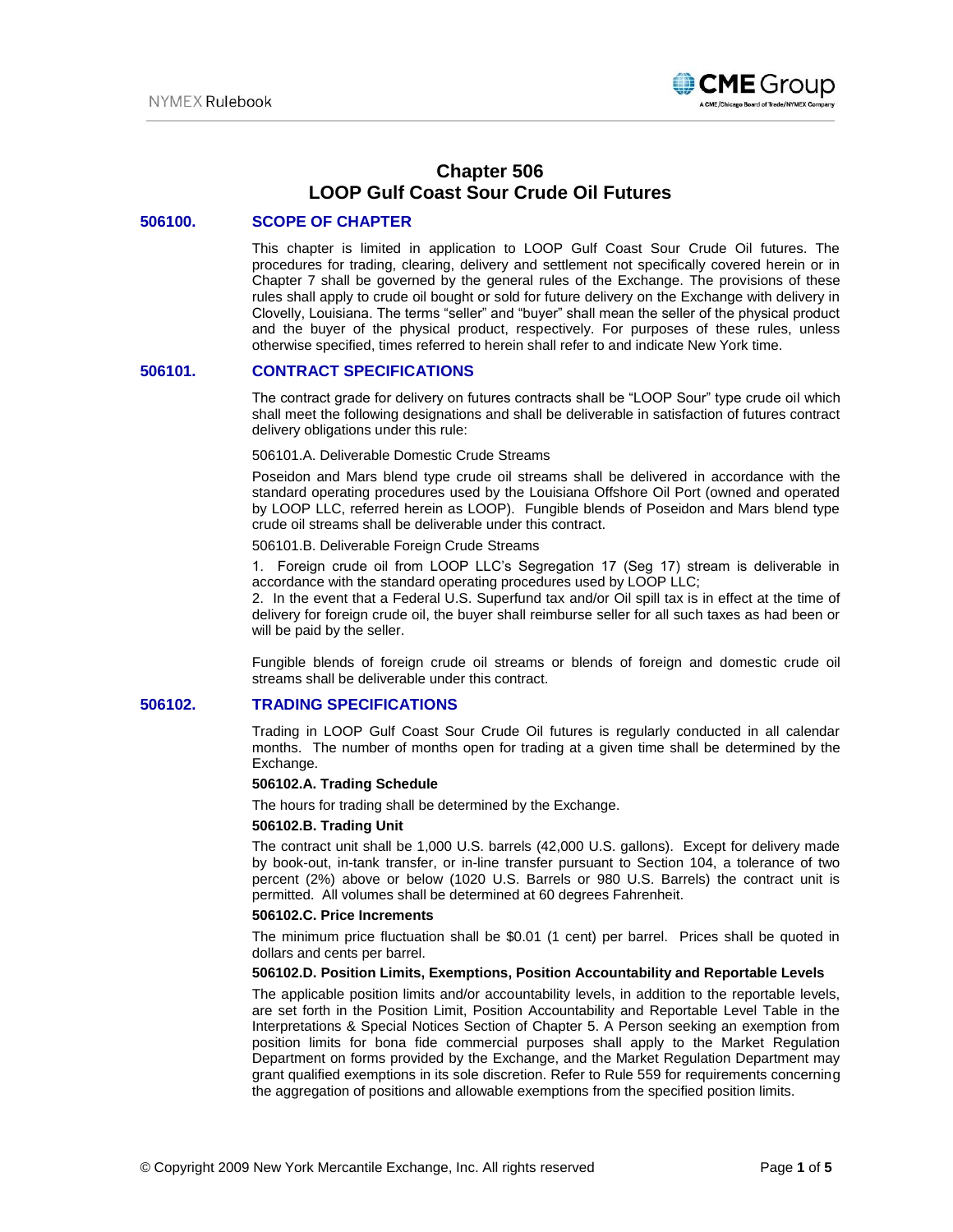

### **506102.E. Termination of Trading**

No trades in LOOP Gulf Coast Sour Crude Oil futures in the expiring contract month shall be made after the third business day prior to the twenty-fifth calendar day of the month preceding the delivery month for such expiring contract. If the twenty-fifth calendar day of the month is a non-business day, trading shall cease on the third business day prior to the last business day preceding the twenty-fifth calendar day of the month preceding the delivery month. Any contracts remaining open after termination of trading must be either:

- (a) Settled by delivery which shall take place no earlier than the first calendar day of the delivery month and shall be completed no later than the last calendar day of the delivery month; or
- (b) Liquidated by means of a bona fide Exchange for Related Position ("EFRP") pursuant to Rule 538. An EFRP is permitted in an expired futures contract at any time before 2:00 p.m. on the first business day following termination of trading in the expired futures contract. An EFRP which establishes a futures position for either the buyer or the seller in an expired futures contract shall not be permitted following the termination of trading of an expired futures contract.

### **506103. RESERVED**

### **506104. DELIVERY**

Delivery shall be made free-on-board ("F.O.B.") LOOP LLC's storage cavern designated for LOOP Sour Storage, or any other storage facility designated by LOOP LLC, at Clovelly, Louisiana. Delivery shall be made in accordance with LOOP's Port Complex Terms and Conditions of Service and/or Clovelly Hub Terminalling Services – Connecting Carrier Receipts Terms and Conditions of Service, as published and revised from time to time and available at [www.loopllc.com](http://www.loopllc.com/) or upon request. Delivery shall be made in accordance with all applicable Federal executive orders and all applicable Federal, State and local laws and regulations. For the purposes of this rule, the term F.O.B. shall mean a delivery in which the seller: (1) provides crude oil to the point of connection between LOOP LLC's facilities and the buyer's outgoing pipeline or storage facility which is free from all import duties, liens, encumbrances, unpaid taxes, fees and other charges; (2) retains title to and bears the risk of loss for the product to the point of connection between the buyer's outgoing and the seller's incoming pipeline or storage facility. At buyer's option and expense, such delivery shall be made by any of the following methods: (1) by intrafacility or interfacility transfer ("pumpover") into a designated storage facility or pipeline; or (2) by in-line transfer, in-system transfer, or by in-tank transfer of title to the buyer without physical movement of product, if the facility allows such transfer.

### **506105. DELIVERY PROCEDURES**

#### **506105.A. Responsibilities of Clearing Members Having Open Long Positions**

1. Notice of Intention to Accept

Exchange clearing members having open long positions shall provide the Clearing House with a Notice of Intention to Accept delivery by 3:00 p.m. on the first business day after the final day of trading. The Notice of Intention to Accept must be in the form prescribed by the Exchange, and must be properly completed and indicate the name(s) of the buyer(s), the number of contracts to be accepted and any additional information as may be required by the Exchange. 2. Delivery Instructions

On the first business day following Notice Day, the buyer's clearing member shall provide the seller's clearing member and the Exchange with properly completed Delivery Instructions in the form prescribed by the Exchange. Such Delivery Instructions must include the following information:

- a. Name of seller's clearing member;
- b. Tender Number;
- c. Name of the seller(s)' designated crude oil stream (either a specific foreign crude oil stream or domestic crude oil) specified in the Notice of Intention to Deliver;
- d. Name of incoming pipeline or storage facility specified in the Notice of Intention to Deliver;
- e. Number of contracts;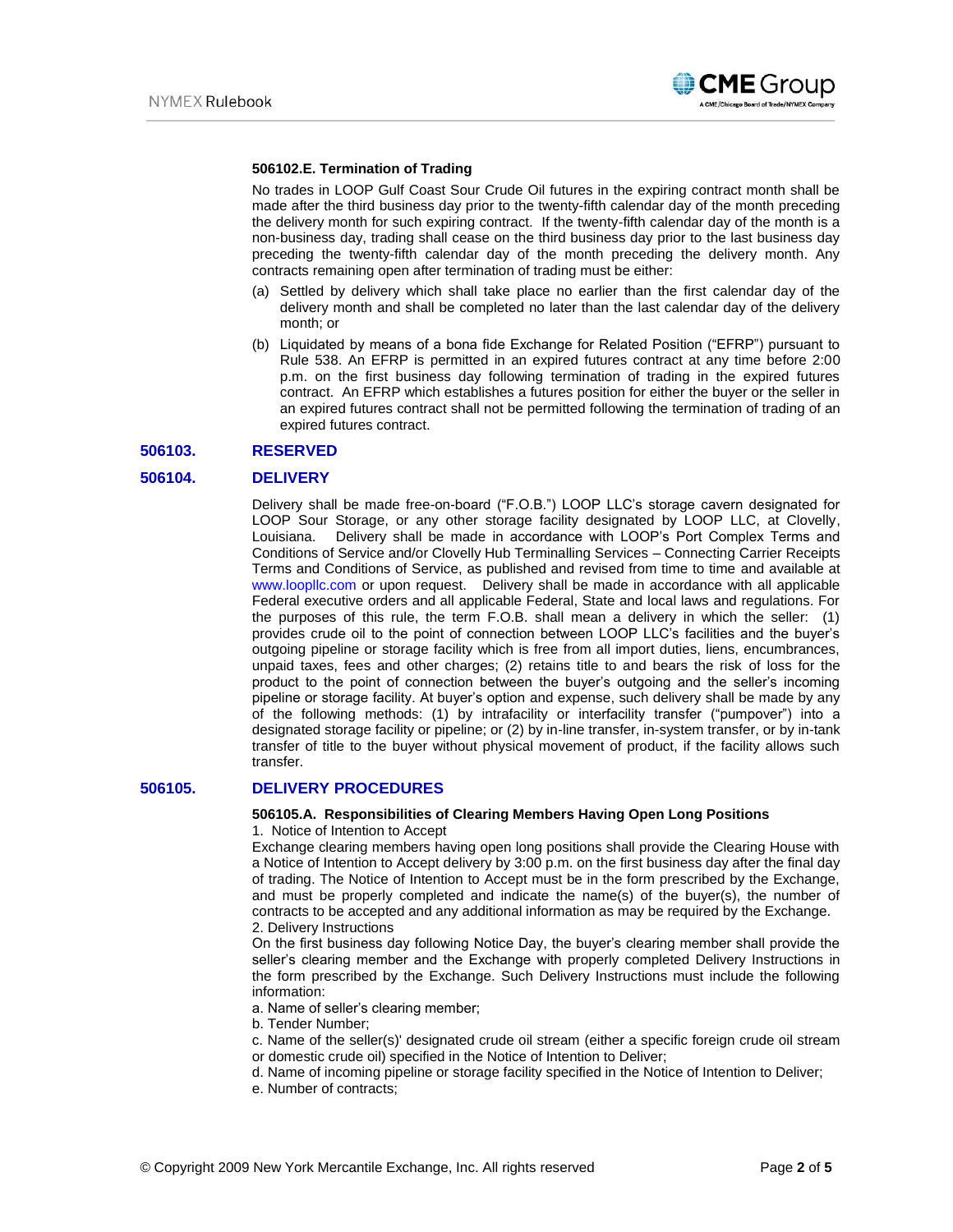

f. Method of delivery (which must be a ratable delivery and conform to the normal capabilities of the facility named in the Notice of Intention to Deliver with respect to the manner of delivery and the quantity to be delivered);

g. Name of the outgoing pipeline or storage facility with access to the incoming pipeline or storage facility designated in the Notice of Intention to Deliver (buyer(s) must confirm access with the incoming pipeline or storage facility designated in the Notice of Intention to Deliver);

h. For inter-facility transfers, name of receiving facility with access to the facility designated in the Notice of Intention to Deliver; and

i. Any additional information as may be required by the Exchange.

### **506105.B. Responsibilities of Clearing Members Having Open Short Positions** 1. Notice of Intention to Deliver

Exchange clearing members having open short positions shall provide the Clearing House with a Notice of Intention to Deliver by 3:00 p.m. on the first business day after the final day of trading. The Notice of Intention to Deliver must be in the form prescribed by the Exchange, and must be properly completed, indicate the name(s) of the seller(s), the number of contracts to be delivered and whether the designated crude oil stream shall be domestic or a specific foreign crude oil stream. The seller(s) shall designate qualified pipeline or storage facility, and shall also provide any additional information as may be required by the Exchange. 2. Scheduling Notice

As soon as possible following determination of scheduling, but no later than the last business day of the month preceding the delivery month, the seller's clearing member shall provide the buyer's clearing member and the Exchange with a Scheduling Notice in the form prescribed by the Exchange which must state the delivery time.

### **506105.C. Amendment of Delivery Instructions**

Notwithstanding the foregoing, at any time prior to the last business day of the month preceding the delivery month, the buyer(s) and the seller(s) may, by mutual agreement, elect to change the delivery terms with respect to the method of delivery, the timing of delivery, the type and/or quality of crude oil to be delivered and the designation of buyer's and/or seller's facility. Any such change must be made on the form prescribed by the Exchange. Any changes made with respect to the foregoing must be made in conformance with all contract requirements and specifications.

#### **506105.D. Final Settlement Price**

The final settlement price as determined on the last trading day of the expiring contract month shall be the basis for delivery.

### **506105.E. Notice Day**

The Clearing House shall allocate Delivery Notices and Notices of Intention to Accept by matching size of positions and considering the type of sour crude oil by origin to the extent possible. On the morning of the next business day, the Clearing House shall provide copies of the notices to the respective clearing members. The day on which the notices are provided to the clearing members shall be referred to as the Notice Day. The Notice Day shall be the second business day after the final day of trading.

#### **506105.F. Non-Transferable**

The clearing member who receives a Delivery Notice or a Notice of Intention to Accept from the Clearing House shall be deemed to have agreed to accept or deliver product. Delivery Notices or Notices of Intention to Accept are not transferable

#### **506106. TIMING OF DELIVERY**

Delivery shall take place no earlier than the first calendar day of the delivery month and shall be completed no later than the last calendar day of the delivery month. It is the obligation of the seller's clearing member to ensure that the seller's crude oil receipts, including each specific foreign crude oil stream, if applicable, are available to begin flowing ratably, to the extent possible, in Clovelly, Louisiana by the first day of the delivery month, subject to LOOP LLC's or the pipeline's scheduling practices. The timing of delivery shall be determined by either LOOP LLC's or the pipeline's scheduler. The buyer and seller can mutually agree to the delivery timing, subject to the LOOP LLC's or the pipeline's schedule for delivery.

Transfer of Title — The seller shall provide the buyer with a pipeline ticket, any other quantitative certificates and all appropriate documents upon receipt of payment.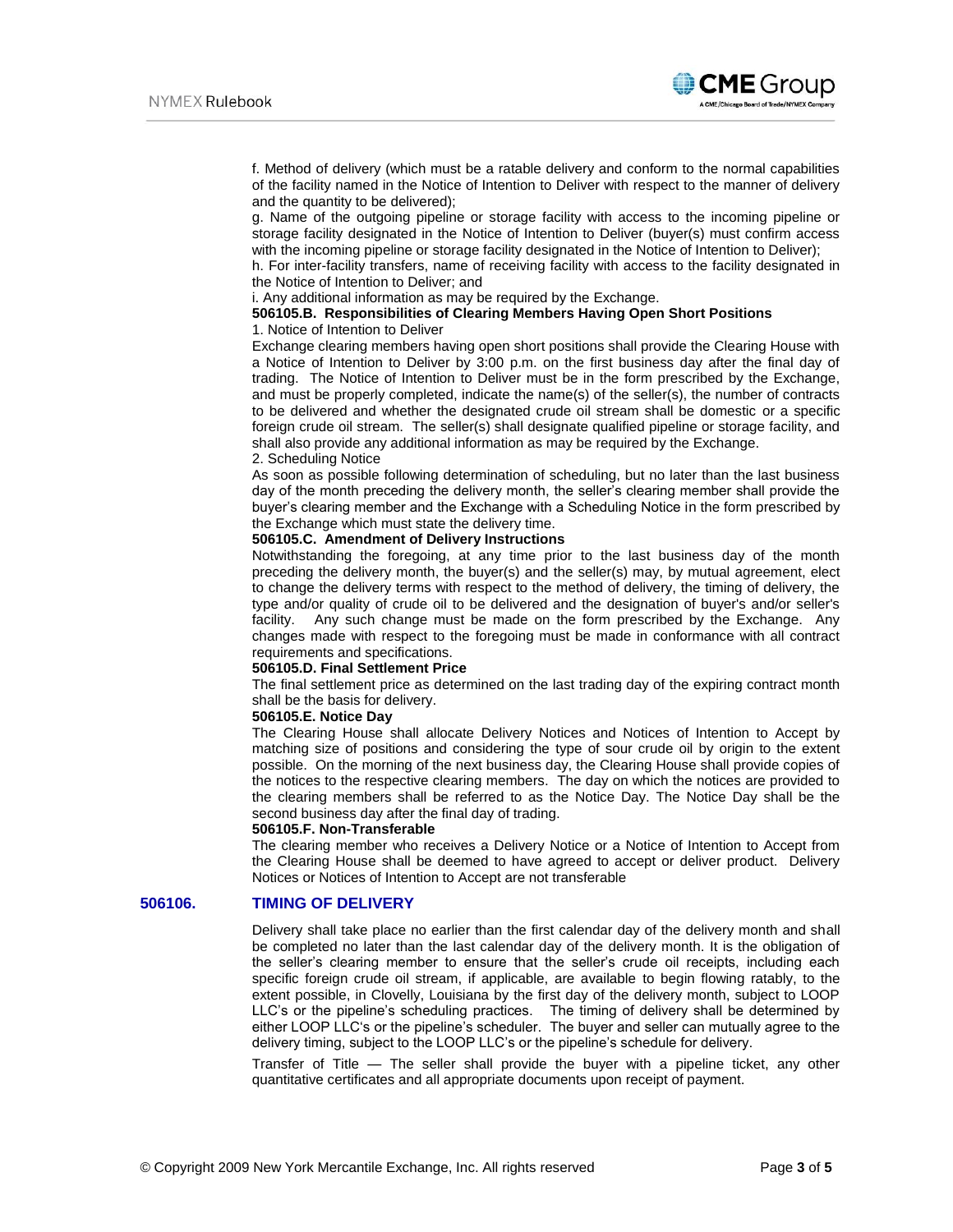

The seller shall provide preliminary confirmation of title transfer at the time of delivery in electronic format or other appropriate form of documentation.

### **506107. DELIVERY MARGIN AND PAYMENT**

#### **506107.A. Definitions**

For the purposes of this Section 107, "Payment Date" shall mean the twentieth day of the month following the delivery month or if such date is a Saturday or an Exchange or New York bank holiday other than Monday, payment shall be made on the preceding day which is not an Exchange or New York bank holiday. If such day is a Sunday or an Exchange or New York bank holiday which occurs on a Monday, payment shall be made on the next day which is not an Exchange or New York bank holiday.

### **506107.B. Margin**

On the third business day following the last day of trading, the clearing member shall obtain from any buyer margin equal to the full value of the product to be delivered, and the clearing member shall obtain from any seller margin in an amount fixed, from time to time, by the Exchange. The buyer's clearing member and the seller's clearing member shall deposit with the Clearing House margins in such amounts and in such form as required by the Exchange. Such margins shall be returned on the business day following notification to the Exchange that delivery and payment have been completed.

#### **506107.C. Payment**

No later than 12:00 p.m. on the third business day prior to the Payment Date, the seller shall advise its clearing member of the name and address of the bank, and the name of the account to which payment shall be made. The clearing member shall advise the opposite clearing member who shall advise the buyer. On the Payment Date, the buyer shall pay the short contract value by federal funds wire transfer to the account of the seller at the bank nominated by the seller. The term "contract value" shall mean the amount equal to the settlement price on the last day of trading in a futures contract times one thousand (1,000) times the number of contracts to be delivered.

No later than 12:00 p.m. on the Payment Date, the buyer shall advise its clearing member of the federal funds wire transfer number and the name of the sending bank. The clearing member representing the buyer shall advise the opposite clearing member who shall similarly advise the seller.

Any payment made on the Payment Date shall be based on volume actually delivered, as determined at sixty (60) degrees Fahrenheit. If quantitative results are unavailable prior to the time established in the rules for payment of product, a pro-forma payment based on 1,000 U.S. barrels per contract shall be made. Payment adjustments based on the actual quantity transferred shall be completed by 12:00 p.m. on the fifth business day after initial payment.

No later than the business day following the Payment Date, the seller shall advise its clearing member of receipt of payment, who shall deliver a notice of payment to the clearing member representing the buyer and the Clearing House. Upon receipt of such notice, the delivery shall be complete.

## **506108. VALIDITY OF DOCUMENTS**

The Exchange makes no representation respecting the authenticity, validity or accuracy of any Notice of Intention to Deliver, Notice of Intention to Accept, check or any document or instrument delivered pursuant to these rules.

### **506109. ALTERNATIVE DELIVERY PROCEDURES**

A seller and buyer matched by the Exchange under Section 105.E. may agree to make and take delivery under terms or conditions which differ from the terms and conditions prescribed by this Chapter. In such a case, clearing members shall execute an Alternative Notice of Intention to Deliver on the form prescribed by the Exchange and shall deliver a completed and executed copy of such notice to the Exchange. The delivery of an executed Alternative Notice of Intention to Deliver to the Exchange shall release the clearing members and the Exchange from their respective obligations under the rules of this Chapter and any other rules regarding physical delivery.